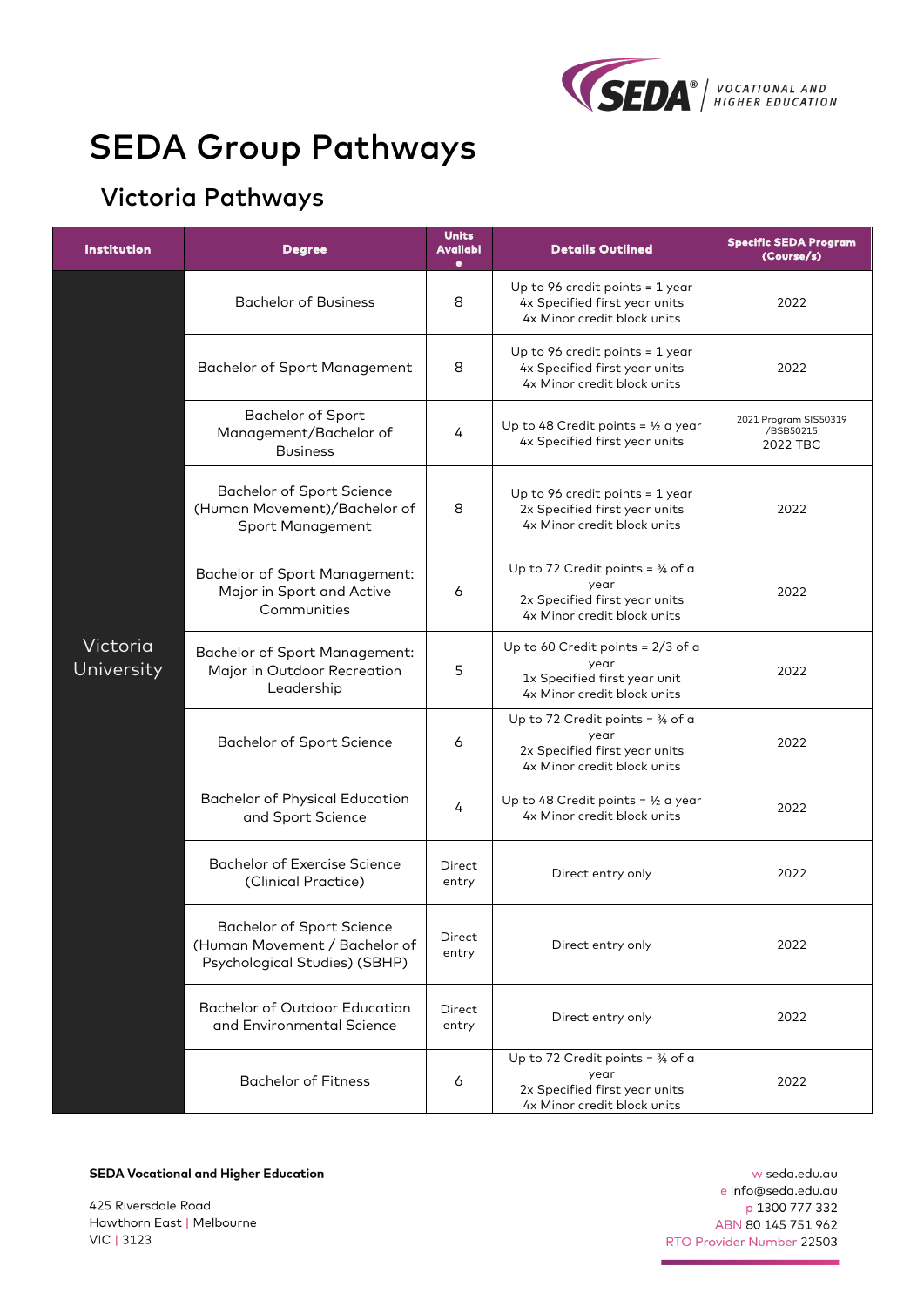

|                                                    | <b>Bachelor of Youth</b><br>Work/Bachelor of Sport<br>Management                   | $\mathbf{1}$           | 12 Credit points<br>1x Specified unit                                                                                                                                                                  | 2022 |
|----------------------------------------------------|------------------------------------------------------------------------------------|------------------------|--------------------------------------------------------------------------------------------------------------------------------------------------------------------------------------------------------|------|
| Victoria                                           | Bachelor of Youth Work                                                             | <b>Direct</b><br>entry | Direct entry only                                                                                                                                                                                      | 2022 |
| University                                         | <b>Bachelor of Education Studies</b>                                               | <b>Direct</b><br>entry | Direct entry only                                                                                                                                                                                      | 2022 |
|                                                    | <b>Bachelor of Arts</b>                                                            | Direct<br>entry        | Specific credits negotiated with<br>course coordinator                                                                                                                                                 | 2022 |
|                                                    | <b>Bachelor of Early Childhood</b><br>Education                                    | <b>Direct</b><br>entry | Direct entry only                                                                                                                                                                                      | 2022 |
|                                                    |                                                                                    |                        |                                                                                                                                                                                                        |      |
| Australian<br>Catholic<br>University<br><b>ACU</b> | <b>Bachelor of Exercise</b><br>Science/Bachelor of Applied<br><b>Public Health</b> | 4                      | 40 credit points on unspecified<br>units<br>$=$ 1/2 a year<br>*Offered on Melbourne campus only                                                                                                        | 2022 |
|                                                    | <b>Bachelor of Exercise</b><br>Science/Bachelor of Business<br>Administration      | 4                      | 20 credit points on unspecified<br>exercise science units<br>20 credit points on specified<br>business units = $\frac{1}{2}$ a year<br>*Offered on campus Melbourne,<br>Strathfield NSW, and Brisbane. | 2022 |
|                                                    | <b>Bachelor of Exercise and Sports</b><br>Science                                  | $\overline{2}$         | 20 credit points on unspecified<br>units = $\frac{1}{4}$ of a year<br>*Offered on campus Melbourne,<br>Strathfield NSW, Blacktown NSW and<br>Brisbane.                                                 | 2022 |
|                                                    | Bachelor of High Performance<br>Sport                                              | $\mathbf{1}$           | 10 credit points on unspecified<br>units<br>*Offered on campus Melbourne,<br>Strathfield NSW, Blacktown NSW and<br>Brisbane.                                                                           | 2022 |
|                                                    | Bachelor of Physical Activity and<br><b>Health Science</b>                         | 4                      | 40 credit points on unspecified<br>units<br>$=$ 1/2 a year<br>*Offered on Strathfield NSW campus<br>only                                                                                               | 2022 |

| La Trobe   | Bachelor of Business (excluding<br>Accounting major) | 8 | Up to 120 Credit points $=$ 1 year<br>2 specified units<br>6 unspecified units, 1st and 2nd<br>year units<br>*Offered on campus Melbourne,<br>Albury-Wodonga, Bendigo, Mildura and<br>Shepparton.           | 2022 |
|------------|------------------------------------------------------|---|-------------------------------------------------------------------------------------------------------------------------------------------------------------------------------------------------------------|------|
| University | Bachelor of Business (Accounting)                    |   | Up to 105 Credit points = Close to 1<br>year<br>2 specified units<br>5 unspecified units, 1st and 2nd<br>year units<br>*Offered on campus Melbourne,<br>Albury-Wodonga, Bendigo, Mildura and<br>Shepparton. | 2022 |

**SEDA Vocational and Higher Education** 

425 Riversdale Road Hawthorn East | Melbourne VIC | 3123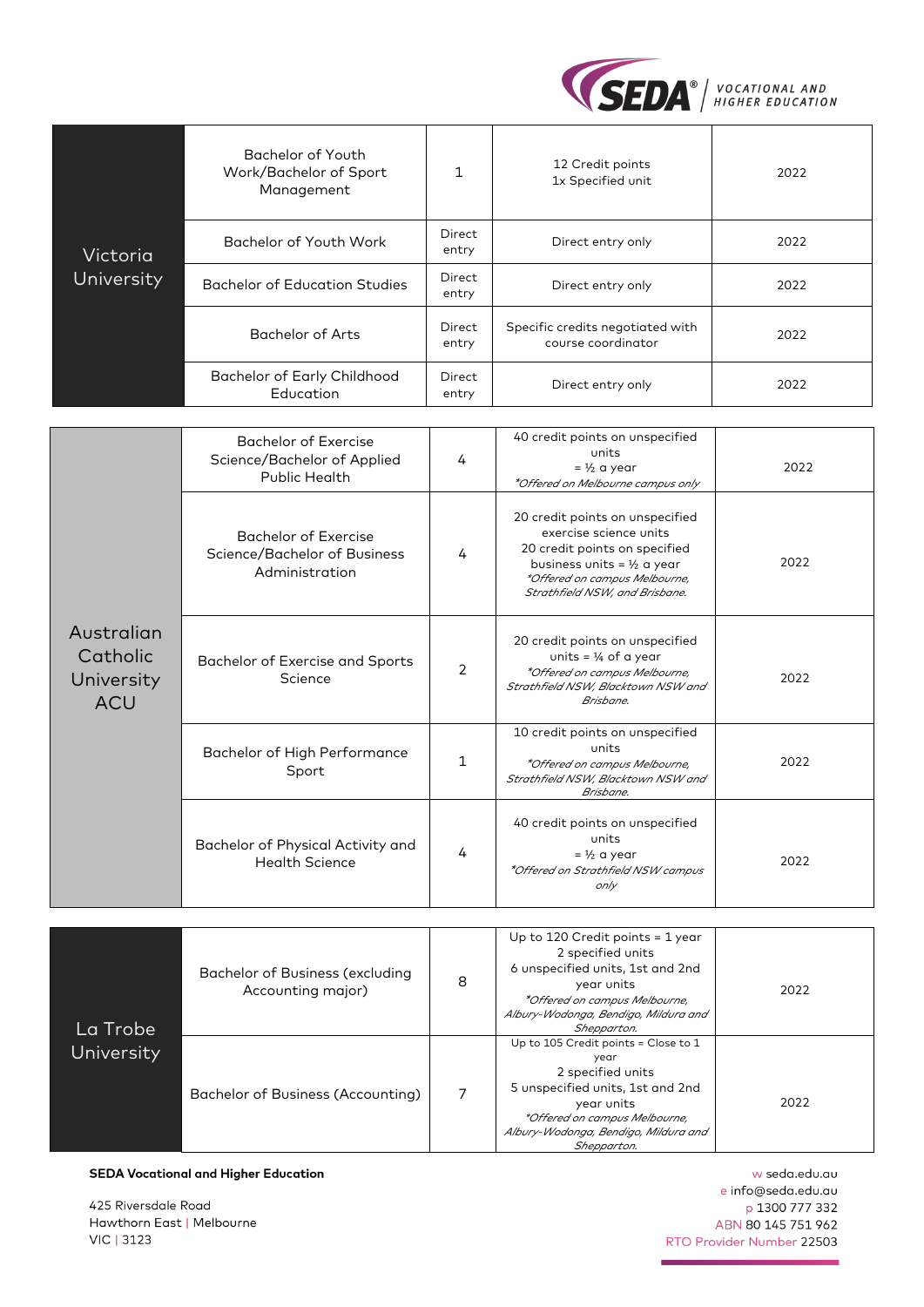

|                          | <b>Bachelor of Health Sciences</b>                                       | 4                       | Up to 60 Credit points = $\frac{1}{2}$ a year<br>2 unspecified units 1st year<br>2 unspecified units 2nd year<br>*Offered on campus Melbourne,                                                                                                       | 2022                                           |
|--------------------------|--------------------------------------------------------------------------|-------------------------|------------------------------------------------------------------------------------------------------------------------------------------------------------------------------------------------------------------------------------------------------|------------------------------------------------|
|                          |                                                                          |                         |                                                                                                                                                                                                                                                      |                                                |
|                          | <b>Bachelor of Sport Business</b>                                        | 5                       | Up to 30 Credit points = $\frac{1}{2}$ a year<br>2 unspecified units and 3<br>Specified units                                                                                                                                                        | 2021 Program SIS50319<br>/BSB50215<br>2022 TBC |
| Holmesglen               | Bachelor of Sports Media                                                 | 0                       | Interview only                                                                                                                                                                                                                                       | 2021 Program SIS50319<br>/BSB50215<br>2022 TBC |
|                          |                                                                          |                         |                                                                                                                                                                                                                                                      |                                                |
|                          | Bachelor of International Sport<br>Management                            | $\mathbf{1}$            | Up to 15 credit points $=$ 1 unit<br>1x specified unit<br>ISMAN1005 Introduction to Sport<br>Marketing<br>*Online only                                                                                                                               | 2022                                           |
| Federation<br>University | Bachelor of Exercise and Sport<br>Science                                | Direct<br>entry         | Direct entry only<br>*Offered at Mt Helen campus                                                                                                                                                                                                     | 2022                                           |
|                          | <b>Bachelor of Business</b>                                              | 8                       | Up to 120 credit points = $1$ year<br>1x Specified unit<br>7x Unspecified units<br>*Offered at all campuses                                                                                                                                          | 2022                                           |
|                          | Bachelor of Sport, Physical<br><b>Education and Outdoor</b><br>Education | TBC at<br>enrolm<br>ent | *Literacy and numeracy test:<br>If VCE Maths & English<br>requirements have not been met,<br>a Literacy and/or Numeracy<br>assessment is required to<br>demonstrate the pre-requisite<br>requirements.<br>*Offered at Mt Helen & Churchill<br>Campus | 2022                                           |
|                          |                                                                          |                         |                                                                                                                                                                                                                                                      |                                                |
|                          | <b>Bachelor of Business (Sport</b><br>Management)                        | 8                       | 2 Specified and<br>6 Unspecified units = 1 year<br>Must meet eligibility requirements on<br>application.                                                                                                                                             | 2021 Program SIS50319<br>/BSB50215<br>2022 TBC |
|                          | <b>Bachelor of Business</b>                                              | $\mathsf{R}$            | 2 Specified and<br>6 Unspecified units = 1 year                                                                                                                                                                                                      | 2021 Program SIS50319<br>/BSB50215             |

| Deakin     | <b>Bachelor of Business</b>                                                          | 8 | 6 Unspecified units = 1 year<br>Must meet eligibility requirements on<br>application.                                          | <b>SASE LINGUIDITIES</b><br>/BSB50215<br>2022 TBC |
|------------|--------------------------------------------------------------------------------------|---|--------------------------------------------------------------------------------------------------------------------------------|---------------------------------------------------|
| University | Bachelor of Exercise and Sport<br>Science                                            |   | 1 Specified and 3 Level 1<br>Unspecified units = $\frac{1}{2}$ a year<br>Must meet eligibility requirements on<br>application. | 2022                                              |
|            | Bachelor of Exercise and Sport<br>Science/Bachelor of Business<br>(Sport Management) |   | 1 Specified unit<br>Must meet eligibility requirements on<br>application.                                                      | 2022                                              |

**SEDA Vocational and Higher Education** 

425 Riversdale Road Hawthorn East | Melbourne VIC | 3123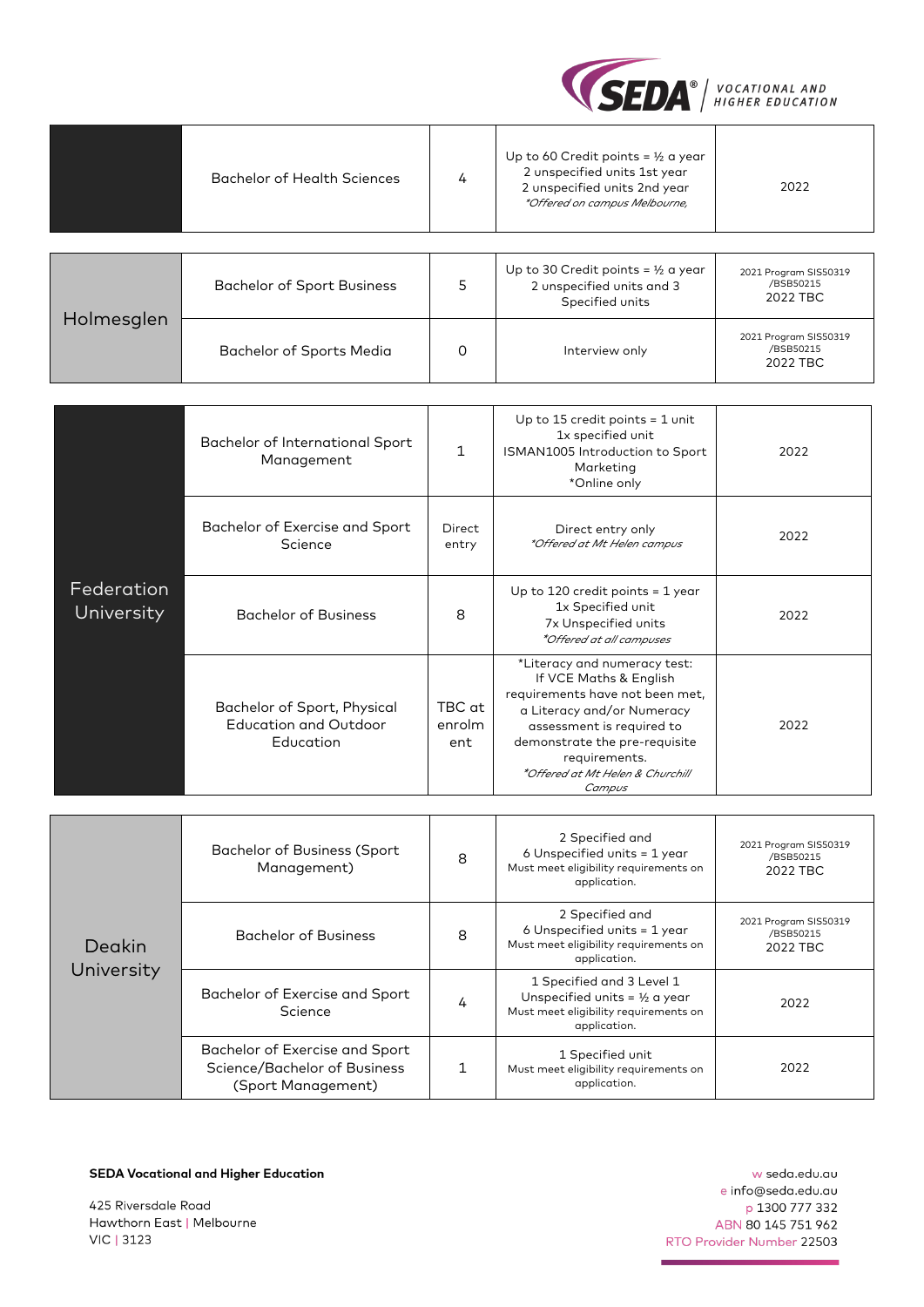

|            | Bachelor of Exercise and Sport<br>Science / Bachelor of Nutrition<br>Sciences (D333) | <b>Direct</b><br>Entry | Direct entry only                                                                                                                                                                                                                     | 2022                                           |
|------------|--------------------------------------------------------------------------------------|------------------------|---------------------------------------------------------------------------------------------------------------------------------------------------------------------------------------------------------------------------------------|------------------------------------------------|
|            | Bachelor of Sport Development                                                        | $\overline{2}$         | 2 Specified and units<br>$=$ 1/4 of a year<br>Must meet eligibility requirements on<br>application.<br>*Burwood campus only                                                                                                           | 2021 Program SIS50319<br>/BSB50215<br>2022 TBC |
|            |                                                                                      |                        |                                                                                                                                                                                                                                       |                                                |
| Swinburne  | <b>Bachelor of Business</b>                                                          | 8                      | 100 credit points = $1$ year<br>Up to 8 unspecified units.<br>*This credit is applicable for all majors<br>except Accounting and Finance or<br>Accounting and Financial Planning.                                                     | 2022                                           |
| University | <b>Bachelor of Accounting</b>                                                        | 8                      | 100 credit points = $1$ year<br>Up to 8 unspecified units.<br>*This credit is only Applicable for the<br>Major in Accounting.<br>*For the Major - Accounting and<br>Financial Planning this is an entry only<br>pathway no credit.    | 2022                                           |
|            | Bachelor of Business Information<br>Systems                                          | 8                      | 100 credit points = $1$ year<br>Up to 8 unspecified units.                                                                                                                                                                            | 2022                                           |
|            | Bachelor of Exercise and Sport<br>Science                                            | 4                      | 50 credit points = $\frac{1}{2}$ year<br>*Additional entry requirements for this<br>course include: VCE Units 3 and 4 - a<br>study score of at least 20 in any<br>Mathematics or<br>equivalent (excluding Foundation<br>Mathematics). | 2022                                           |

**SEDA Vocational and Higher Education** 

425 Riversdale Road Hawthorn East | Melbourne VIC | 3123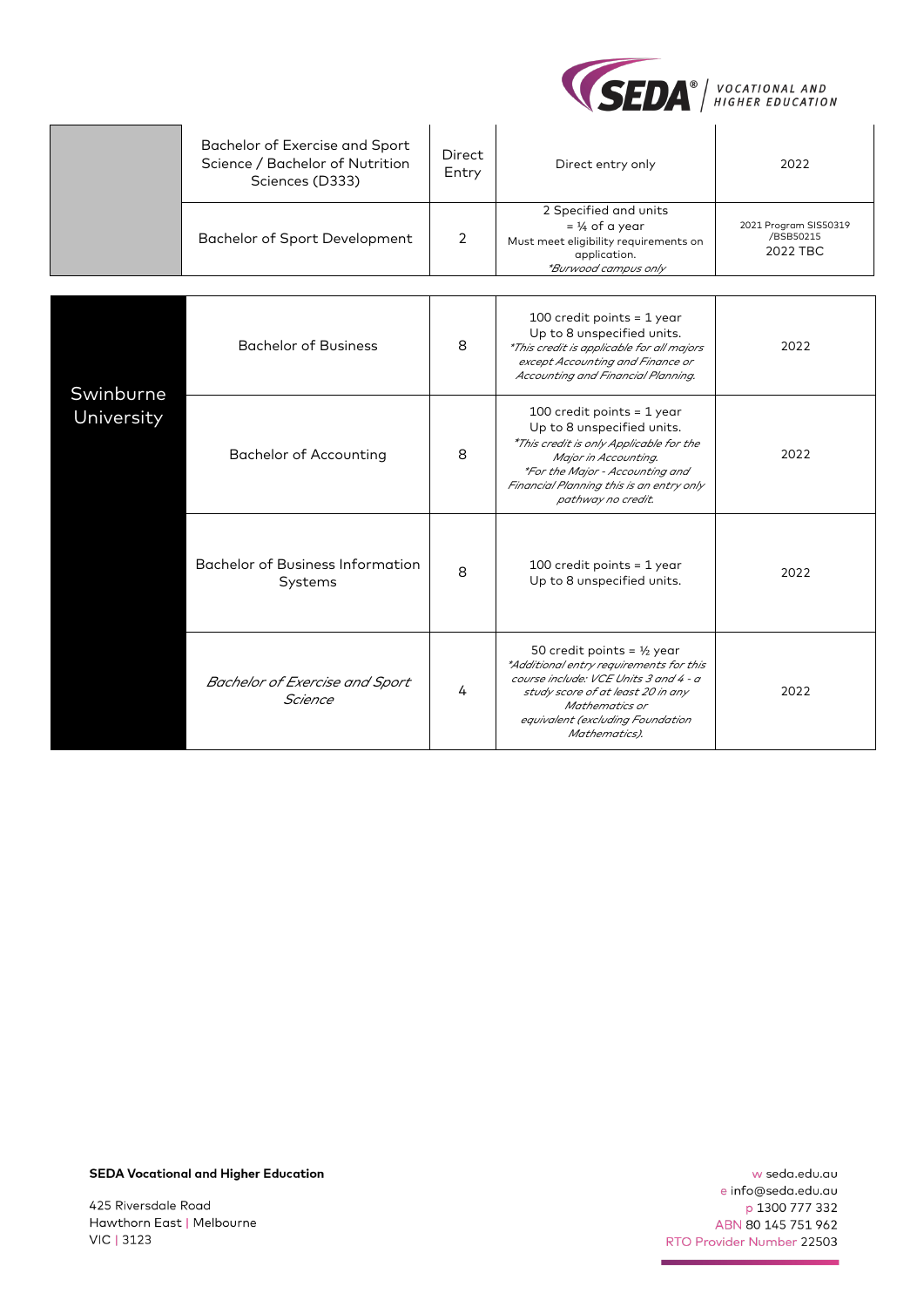

#### Western Australia

| Institution                        | Degree                                                   | <b>Units</b><br>Available | <b>Details Outlined</b>                                                                                                        | Specific SEDA Program<br>(Course/s)                                                                                                              |
|------------------------------------|----------------------------------------------------------|---------------------------|--------------------------------------------------------------------------------------------------------------------------------|--------------------------------------------------------------------------------------------------------------------------------------------------|
| The<br>University of<br>Notre Dame | Bachelor of Sport and<br>Recreation<br>Management (BSRM) | 7                         | Up to 165 credit points = $\frac{3}{4}$ of a<br>year<br>4x Specified units<br>3x Unspecified                                   | 2021 Program SIS50319 /BSB50215<br>2022 TBC<br>*Loan fee exemption: If you get a FEE-HELP loan to pay for your undergraduate course, you usually |
|                                    |                                                          |                           | have to pay a 25% loan fee, however this loan fee will not apply to you if you study an<br>Undergraduate course at Notre Dame. |                                                                                                                                                  |
|                                    |                                                          |                           |                                                                                                                                |                                                                                                                                                  |
| Murdoch<br>University              | <b>Bachelor of Business</b><br>(all majors)              | 8                         | 24 credit points = 1 year<br>2x Specified units<br>18 credit points of Unspecified<br>units                                    | 2022                                                                                                                                             |
|                                    |                                                          |                           |                                                                                                                                |                                                                                                                                                  |
|                                    | <b>Bachelor of Business</b><br>Administration            | 7                         | 175 credit points = 1 unit short<br>of a year<br>3x Specified units<br>4x Unspecified units                                    | 2022                                                                                                                                             |
|                                    | <b>Bachelor of Commerce</b>                              | 5                         | 125 credit points = Over $\frac{1}{2}$ a<br>year's credit 5x Unspecified<br>units                                              | 2022                                                                                                                                             |
| Curtin<br>University               | <b>Bachelor of Psychology</b>                            | 2                         | 50 credit points = $\frac{1}{4}$ of a year<br>2x Unspecified units                                                             | 2022                                                                                                                                             |
|                                    | <b>Bachelor of Science</b><br>(Health Sciences)          | 2                         | 50 credit points = $\frac{1}{4}$ of a year<br>2x First Year Optional units                                                     | 2022                                                                                                                                             |
|                                    | Bachelor of<br><b>Educational Studies</b>                | $\overline{2}$            | 50 Credit Points = $\frac{1}{4}$ of a year<br>2x Unspecified units                                                             | 2022                                                                                                                                             |

**SEDA Vocational and Higher Education** 

425 Riversdale Road Hawthorn East | Melbourne VIC | 3123